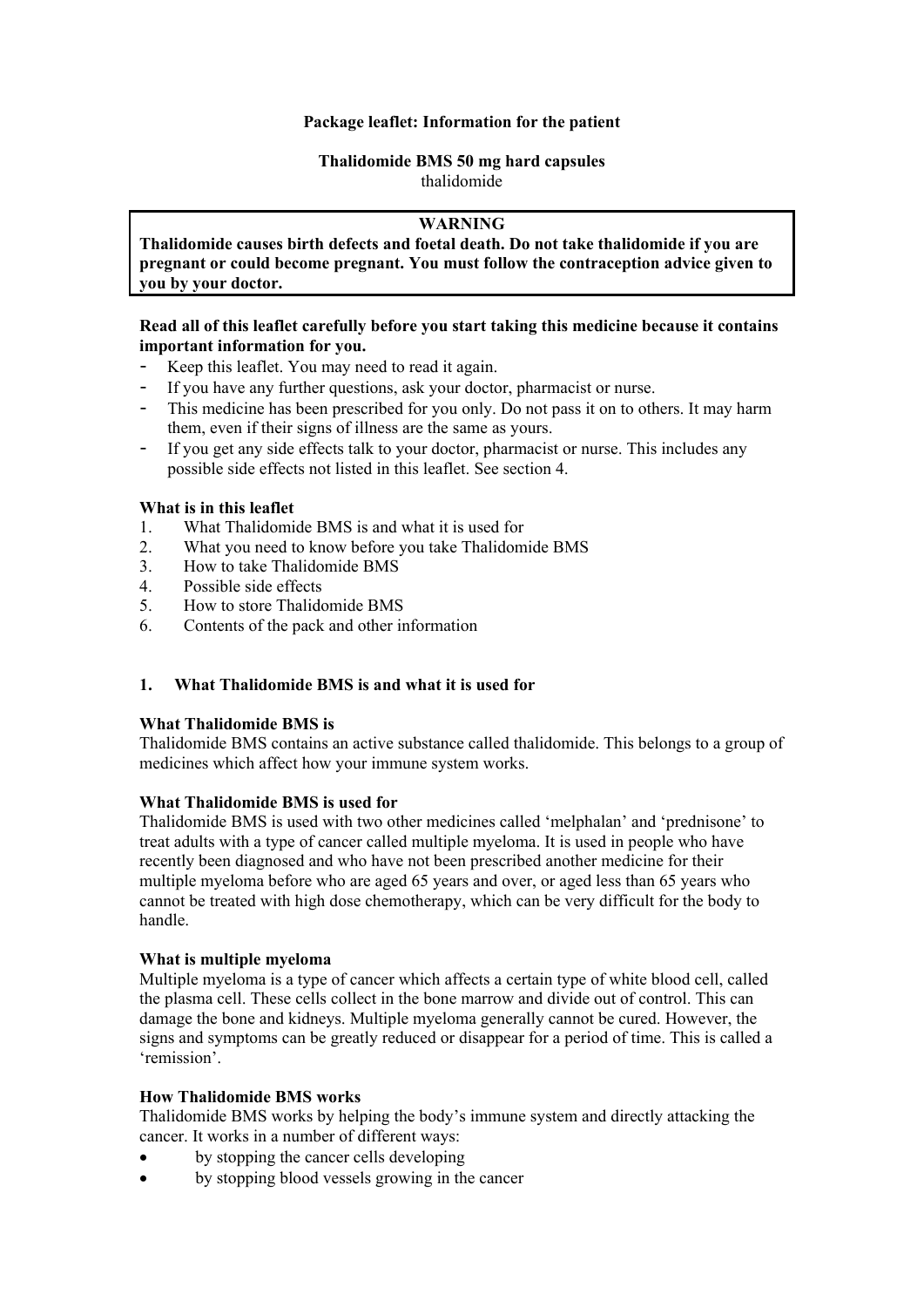by stimulating part of the immune system to attack the cancer cells.

# **2. What you need to know before you take Thalidomide BMS**

You will have been given specific instructions by your doctor, particularly on the effects of thalidomide on unborn babies (outlined in the Thalidomide BMS Pregnancy Prevention Programme).

You will have been given an educational brochure for patient by your doctor. Read it carefully and follow the related instructions.

If you do not fully understand these instructions, please ask your doctor to explain them again before you take thalidomide. See also further information in this section under "Warnings and precautions" and "Pregnancy and breast-feeding".

# **Do not take Thalidomide BMS**

- if you are pregnant or think you may be pregnant or are planning to become pregnant, **as Thalidomide BMS causes birth defects and foetal death.**
- if you are able to become pregnant, unless you are able to follow or comply with the required contraceptive measures to prevent you from becoming pregnant (see section 2 "Warnings and precautions" and "Pregnancy and breast-feeding").
- if you are able to become pregnant, your doctor will record with each prescription that the necessary measures have been taken and will provide you with this confirmation.
- if you are allergic to thalidomide or any of the other ingredients of this medicine listed in section 6 "Contents of the pack and other information".

Do not take Thalidomide BMS if any of the above applies to you. If you are not sure, talk to your doctor or pharmacist before taking Thalidomide BMS.

#### **Warnings and precautions**

Talk to your doctor, pharmacist or nurse before taking this medicine in the following situations:

# **For women** taking Thalidomide BMS

Before starting the treatment, you should ask your doctor if you are able to become pregnant, even if you think this is unlikely. Even if you do not have a menstrual bleeding following cancer therapy, you may become pregnant.

If you are able to become pregnant:

- Your doctor will make sure that you have pregnancy tests
	- o before treatment
	- o every 4 weeks during treatment
	- o 4 weeks after stopping treatment
- You must use one effective method of contraception:
	- o for at least 4 weeks before starting treatment
		- o during treatment
	- o until at least 4 weeks after stopping treatment

Your doctor will tell you what method of contraception to use.

If you are able to become pregnant, your doctor will record with each prescription that the necessary measures, as outlined above, have been taken

**For men** taking Thalidomide BMS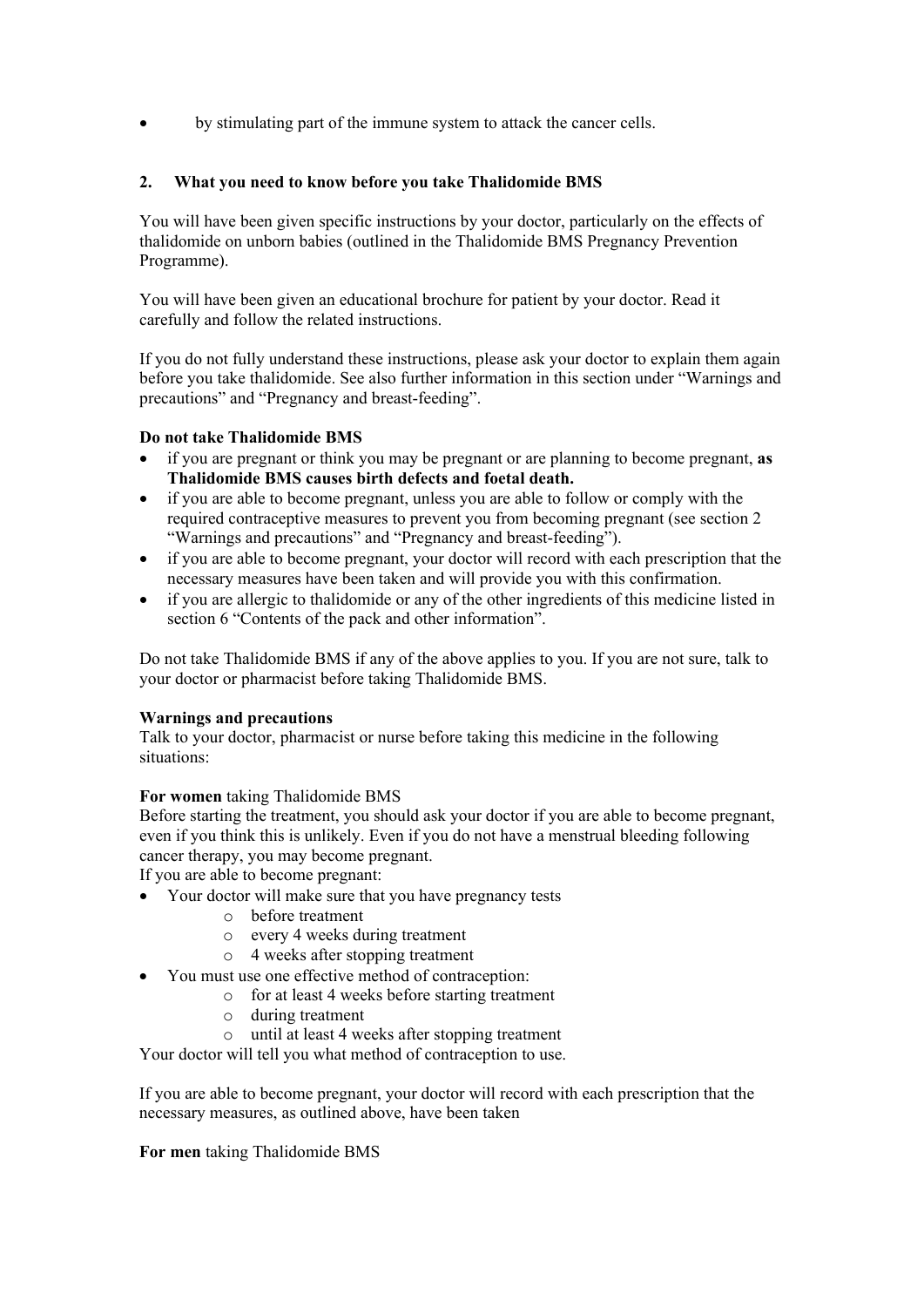Thalidomide passes into semen. Therefore, do not have unprotected intercourse, even if you had a vasectomy.

- Pregnancy and any exposure during pregnancy must be avoided. Always use a condom:
	- o during treatment
	- o for at least 7 days after stopping treatment
- You must not donate semen:
	- o during treatment
	- o for at least 7 days after stopping treatment

# **For all patients**

Talk to your doctor before taking Thalidomide BMS if

- you do not understand the contraception advice given to you by your doctor or if you do not feel able to follow this advice.
- you have had a heart attack, have ever had a blood clot in the past, or if you smoke, have high blood pressure or high cholesterol levels. During the treatment with Thalidomide BMS you have an increased risk of developing blood clots in the veins and arteries (see also section 4 "Possible side effects").
- you have experienced or have existing neuropathy i.e. nerve damage causing tingling, abnormal co-ordination or pain in your hands or feet (see also section 4 "Possible side effects").
- you experienced or have existing slow heart rate (this may be a symptom of bradycardia).
- vou have high blood pressure in the arteries of the lungs (see also section 4 "Possible side" effects").
- you have a fall in the number of white blood cells (neutropenia) accompanied by fever and infection.
- you have a fall in the number of platelets. You will be more prone to bleeding and bruising.
- you have or have had injury to the liver (hepatic disorders) including abnormal liver test results.
- you experience or have experienced in the past severe skin reactions called Stevens-Johnson syndrome, toxic epidermal necrolysis or drug reaction with eosinophilia and systemic symptoms (which is also known as DRESS or drug hypersensitivity syndrome). (For description of symptoms see section 4 "Possible side effects").
- you have had an allergic reaction whilst taking Thalidomide BMS such as rash, itching, swelling, dizziness or trouble breathing.
- you have experienced sleepiness.
- you have experienced fever, chills and severe shaking, and possibly complicated by low blood pressure and confusion (these may be symptoms of severe infections).
- you have or have ever had previous viral infection, particularly varicella zoster, hepatitis B infection, or HIV. If you are in doubt, talk to your doctor. Treatment with Thalidomide BMS may cause a virus to become active again in patients who carry it, resulting in a recurrence of the infection. Your doctor should check whether you have ever had hepatitis B infection.
- you have kidney or liver problems (see also section 4 "Possible side effects").

Your thyroid function may be checked before you take thalidomide and monitored during treatment.

At any time during or after your treatment, tell your doctor or nurse immediately if you experience: blurred, loss of or double vision, difficulty speaking, weakness in an arm or a leg, a change in the way you walk or problems with your balance, persistent numbness, decreased sensation or loss of sensation, memory loss or confusion. These may all be symptoms of a serious and potentially fatal brain condition known as progressive multifocal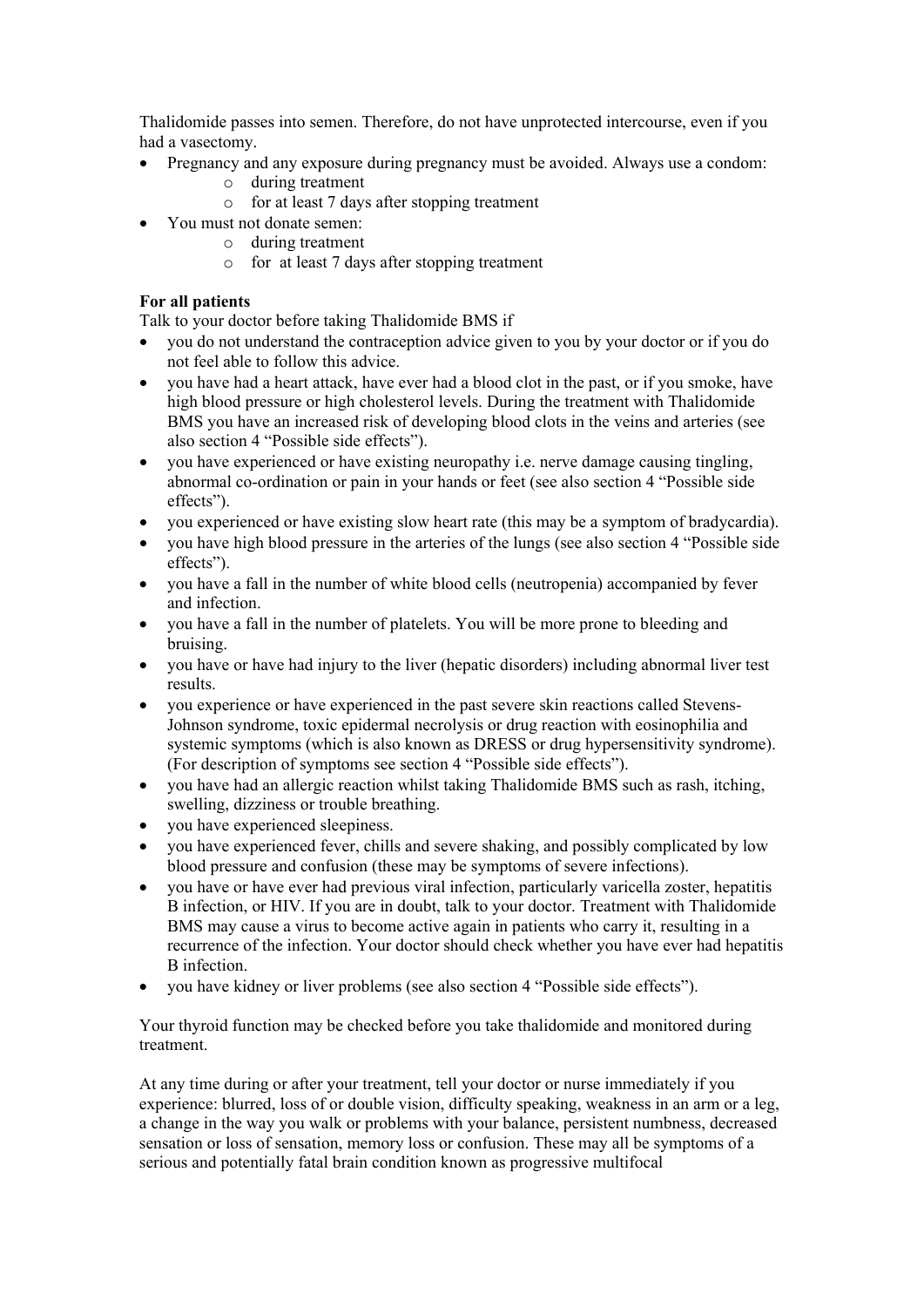leukoencephalopathy (PML). If you had these symptoms prior to treatment with Thalidomide BMS, tell your doctor about any change in these symptoms.

Your doctor may check if you have a high total amount of tumour throughout the body, including your bone marrow. This could lead to a condition where the tumours break down and cause unusual levels of chemicals in the body which can lead to kidneys failure (this condition is called Tumour Lysis Syndrome) (see also section 4 "Possible side effects").

Your doctor should evaluate if you develop additional types of haematological malignancies (called acute myeloid leukaemia and myelodysplastic syndromes) during your treatment with Thalidomide BMS (see also section 4 "Possible side effects").

You must not donate blood during Thalidomide BMS treatment and for at least 7 days after stopping treatment.

If you are not sure if any of the above apply to you, talk to your doctor before taking Thalidomide BMS.

#### **Children and adolescents**

Thalidomide BMS is not recommended for use in children and young people under 18 years.

#### **Other medicines and Thalidomide BMS**

Tell your doctor or pharmacist if you are taking or have recently taken any other medicines. This includes medicines obtained without a prescription, including herbal medicines.

Make sure you tell your doctor if you are taking any medicines which:

- cause sleepiness as thalidomide may increase their effects. This includes sedatives (such as anxiolytics, hypnotics, antipsychotics, H1 antihistamines, opiate derivatives and barbiturates).
- slow the heart rate (induce bradycardia, such as anticholinesterases and beta blockers).
- are used for heart problems and complications (such as digoxin), or for thinning the blood (such as warfarin).
- are associated with neuropathy such as other treatments for cancer.
- are used for contraception.

#### **Thalidomide BMS with food, drink and alcohol**

Do not drink alcohol while you are taking Thalidomide BMS. This is because alcohol can make you sleepy and Thalidomide BMS can make you even sleepier.

#### **Pregnancy and breast-feeding**

If you are pregnant or breast-feeding, think you may be pregnant or are planning to have a baby, ask your doctor or pharmacist for advice before taking this medicine.

#### Pregnancy

Thalidomide causes severe birth defects or death to an unborn baby.

- As little as one capsule taken by a pregnant woman can cause a baby to have serious birth defects.
- These defects can include shortened arms or legs, malformed hands or feet, eye or ear defects, and problems with internal organs.

If you are pregnant, you must not take Thalidomide BMS. In addition, you must not become pregnant while taking Thalidomide BMS.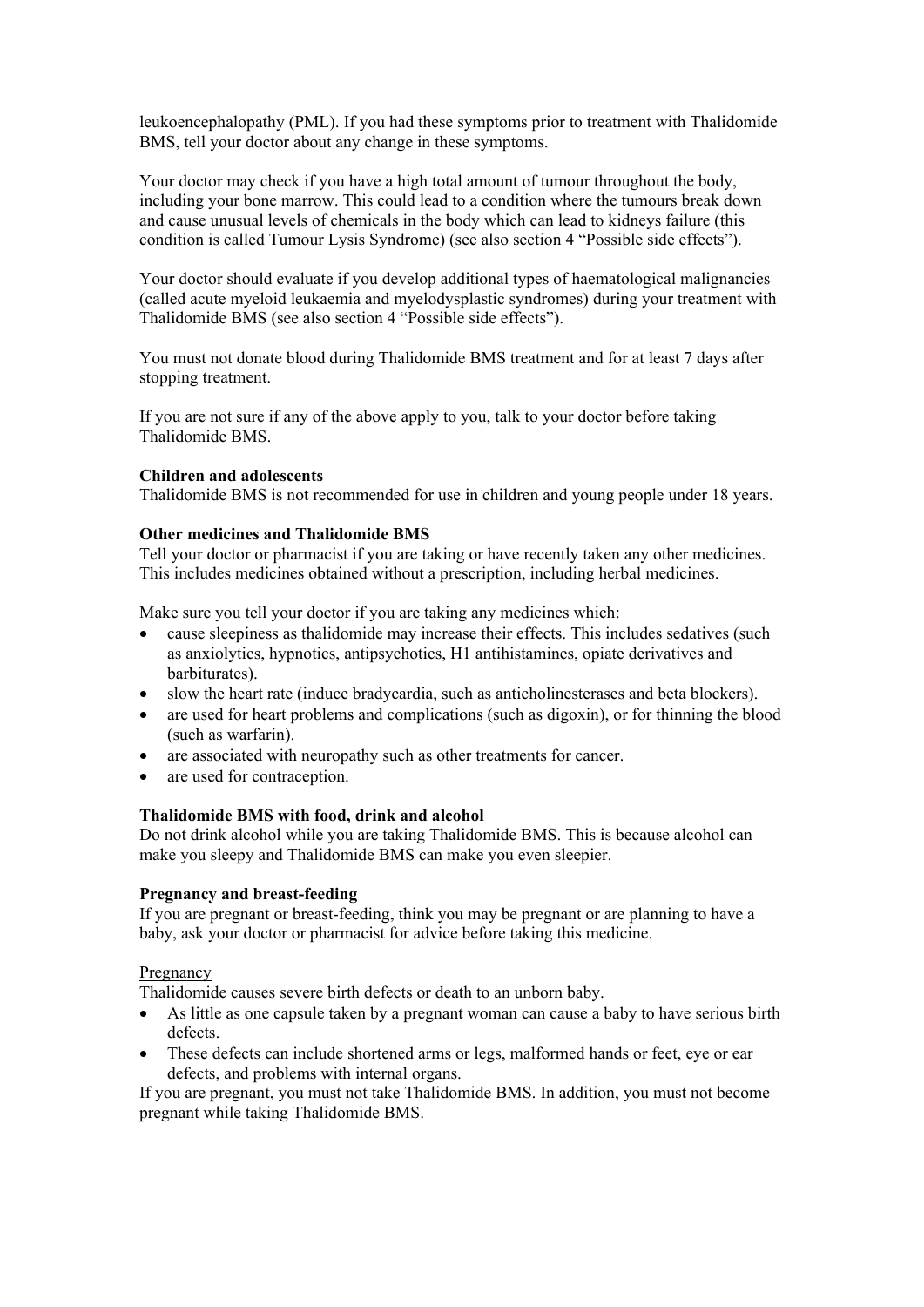You must use one effective method of contraception if you are a woman who is able to become pregnant (see section 2, "What you need to know before you take Thalidomide BMS").

#### **You must stop treatment and inform your doctor straight away if:**

- You miss or think you have missed a period, or you have unusual menstrual bleeding, or suspect you are pregnant.
- You have heterosexual intercourse without using an effective method of contraception. If you do become pregnant during the treatment with thalidomide, you must stop the treatment and inform your doctor immediately.

For men taking Thalidomide BMS who have a female partner who is able to become pregnant, please see section 2 "What you need to know before you take Thalidomide BMS". If your partner becomes pregnant whilst you are taking thalidomide, you should inform your doctor immediately.

#### Breast-feeding

Do not breastfeed when taking Thalidomide BMS as it is not known if thalidomide is passed into human breast milk.

#### **Driving and using machines**

Do not drive or use any tools or machines if you experience side effects, such as dizziness, tiredness, sleepiness or blurred vision.

## **3. How to take Thalidomide BMS**

Always take Thalidomide BMS exactly as your doctor or pharmacist has told you to. Check with your doctor or pharmacist if you are not sure.

#### **How much to take**

The recommended dose is 200 mg (4 x 50 mg capsules) a day for adults aged 75 years and under or  $100 \text{ mg}$  (2 x 50 mg capsules) a day for adults aged over 75 years. However your doctor will choose the dose for you, monitor your progress and may adjust your dose. Your doctor will tell you how to take Thalidomide BMS and for how long you will need to take it (see section 2, "What you need to know before you take Thalidomide BMS").

Thalidomide BMS is taken daily in treatment cycles, each cycle lasting 6 weeks, in combination with melphalan and prednisone which are taken on days 1 to 4 of each 6 week cycle.

#### **Taking this medicine**

- Do not break, open or chew the capsules. If powder from a broken Thalidomide BMS capsule makes contact with the skin, wash the skin immediately and thoroughly with soap and water.
- Healthcare professionals, caregivers and family members should wear disposable gloves when handling the blister or capsule. Gloves should then be removed carefully to prevent skin exposure, placed in a sealable plastic polyethylene bag and disposed of in accordance with local requirements. Hands should then be washed thoroughly with soap and water. Women who are pregnant or suspect they may be pregnant should not handle the blister or capsule.
- Take this medicine by mouth.
- Swallow the capsules whole with a full glass of water.
- Do not crush or chew.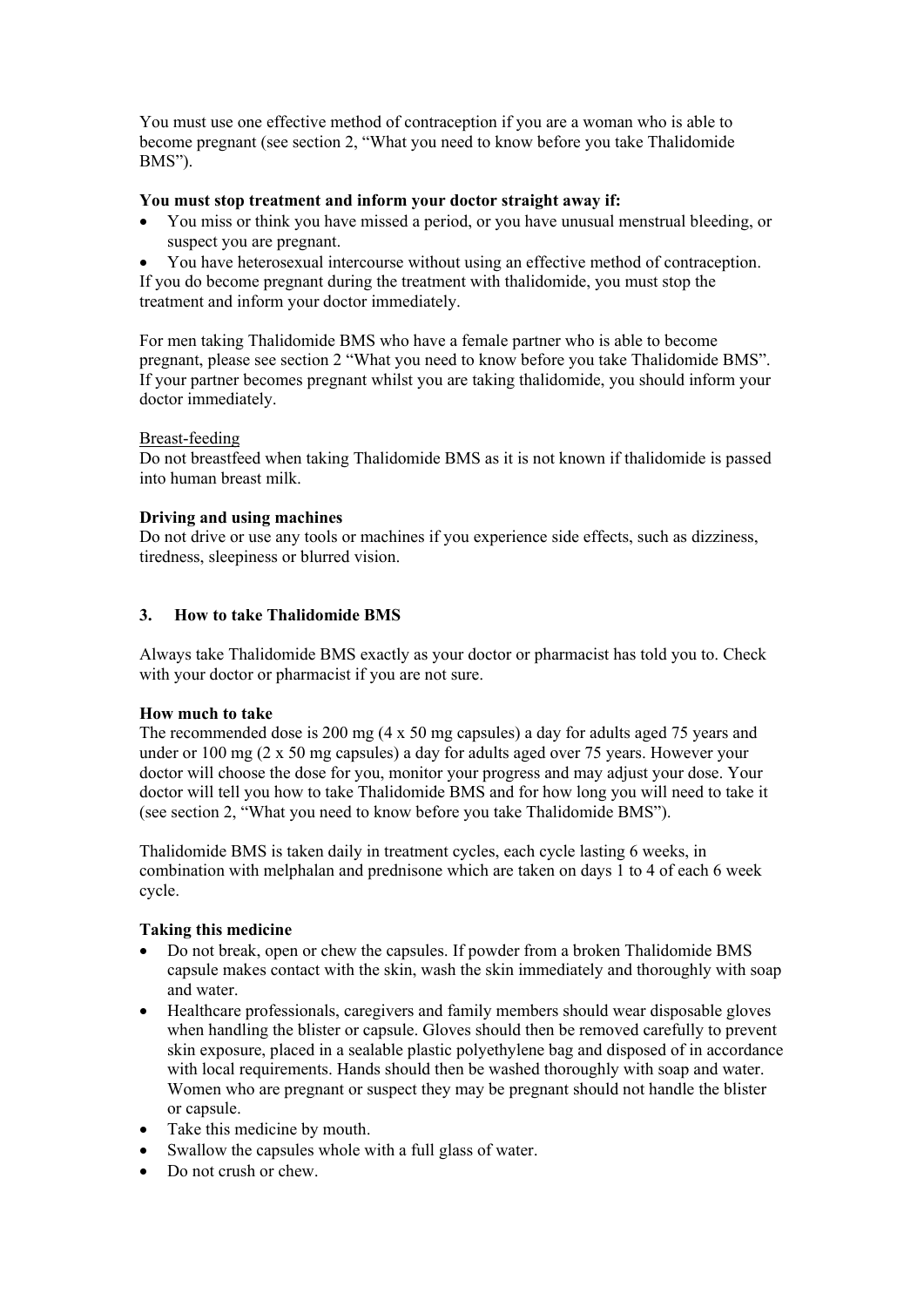• Take the capsules as a single dose before going to bed. This will make you less likely to feel sleepy at other times.

To remove the capsule from the blister, press only one end of the capsule out to push it through the foil. Do not apply pressure on the centre of the capsule as this can cause it to break.



#### **If you take more Thalidomide BMS than you should**

If you take more Thalidomide BMS than you should, talk to a doctor or go to a hospital straightaway. If possible, take the medicine pack and this leaflet with you.

#### **If you forget to take Thalidomide BMS**

If you forget to take Thalidomide BMS at your regular time and

- less than 12 hours have passed: take your capsules immediately.
- more than 12 hours have passed: do not take your capsules. Take your next capsules at the usual time the next day.

If you have any further questions on the use of this medicine, ask your doctor, pharmacist or nurse.

## **4. Possible side effects**

Like all medicines, this medicine can cause side effects, although not everybody gets them.

The following side effects may happen with this medicine:

#### **Stop taking Thalidomide BMS and see a doctor straight away if you notice the following serious side effects – you may need urgent medical treatment:**

- Extremely intense and serious skin reactions. The adverse reaction of the skin may appear as rashes with or without blisters. Skin irritation, sores or swelling in the mouth, throat, eyes, nose and around the genitals, oedema and fever and flulike symptoms may occur. These symptoms may be signs of the rare and serious skin reactions Stevens-Johnson syndrome, toxic epidermal necrolysis or DRESS syndrome.
- Allergic reactions such as a localised or generalised pruritic rash, angioedema and anaphylactic reaction (serious types of allergic reaction that may be manifested as hives, rashes, swelling of eyes, mouth or face, difficulty of breathing, or itching).

#### **Tell your doctor straight away if you notice any of the following serious side effects:**

• **Numbness, tingling, abnormal coordination or pain in your hands and feet.**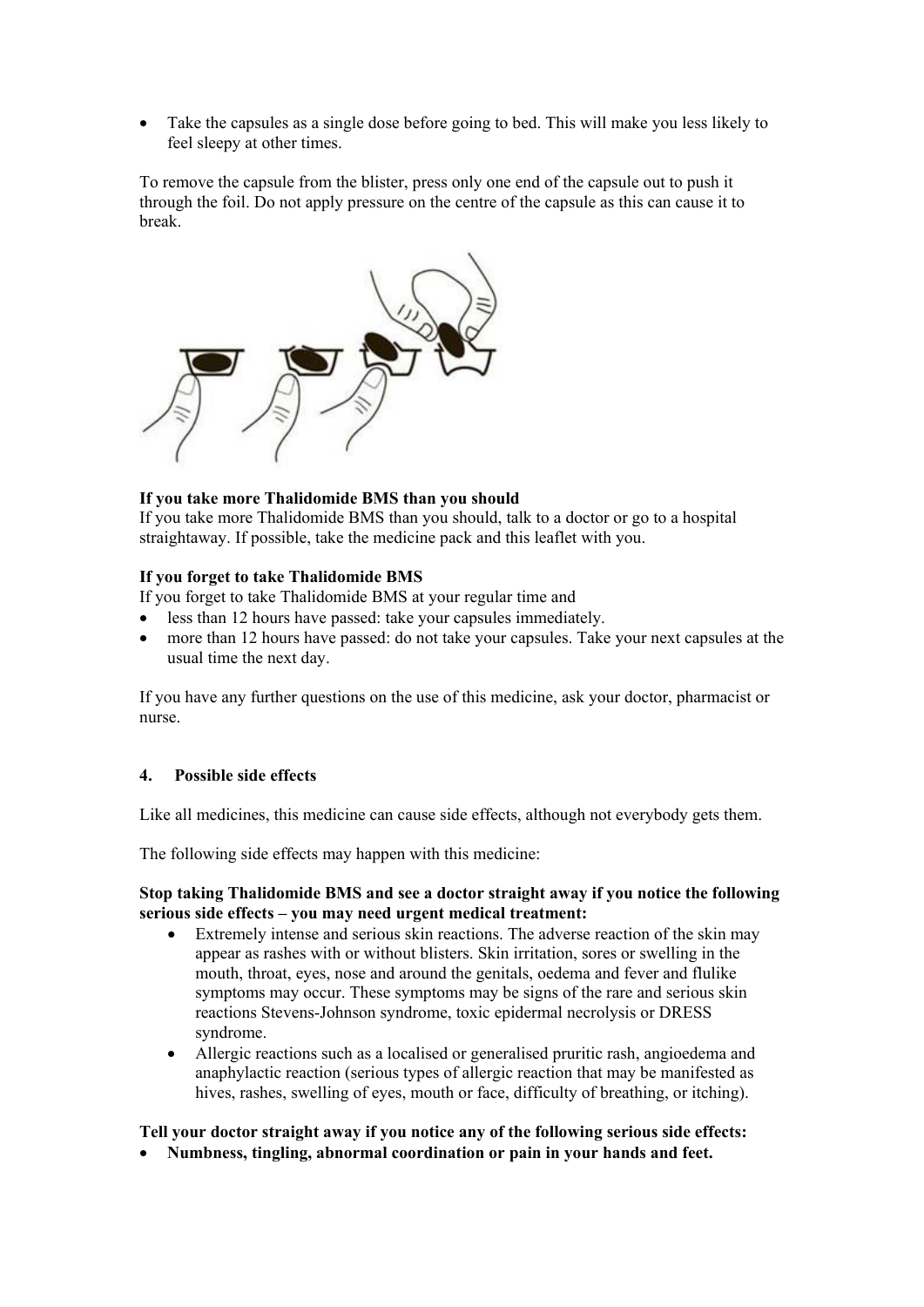This may be due to nerve damage (called 'peripheral neuropathy'), which is a very common side effect. It may become very severe, painful and disabling. If you experience such symptoms, speak to your doctor straight away, who may reduce the dose or discontinue the treatment. This side effect usually happens after you have been taking this medicine for several months but can happen sooner than this. It can also happen sometime after treatment has stopped. It may not go away, or may go away slowly.

# • **Sudden pain in your chest or difficulty in breathing.**

This may be due to blood clots in the arteries leading to your lungs (called 'pulmonary embolism'), which is a common side effect. These can happen during treatment, or after treatment has stopped.

- **Pain or swelling in your legs, especially in your lower leg or calves.** This may be due to blood clots in the veins of your leg (deep vein thrombosis), which is a common side effect. These can happen during treatment, or after treatment has stopped.
- **Chest pain spreading to the arms, neck, jaw, back or stomach, feeling sweaty and breathless, feeling sick or vomiting.** These may be symptoms of a heart attack/myocardial infarction (which may be due to
- blood clots in the arteries of your heart). • **Having difficulty in seeing or speaking, which is temporary.** These may be symptoms of a stroke (which may be due to a clot in an artery in your
- brain). • **Fever, chills, sore throat, cough, mouth ulcers or any other symptoms of infection.**
- **Bleeding or bruising in the absence of injury.**

# **Other side effects include:**

It is important to note that a small number of patients with multiple myeloma may develop additional types of cancer, especially haematological malignancies, and it is possible that this risk may be increased with Thalidomide BMS treatment; therefore your doctor should carefully evaluate the benefit and risk when you are prescribed Thalidomide BMS.

**Very common** (may affect more than 1 in 10 people)

- Constipation.
- Feeling dizzy.
- Sleepiness, feeling tired.
- Shaking (tremor).
- Decreased or abnormal sensation (dysaesthesia).
- Swelling of hands and feet.

Low blood cell counts. This may mean that you are more likely to develop infections.

Your doctor may monitor your blood cell counts during treatment with Thalidomide BMS.

**Common (**may affect up to 1 in 10 people)

- Indigestion, feeling sick (nausea), being sick (vomiting), dry mouth.
- Rash, dryness of the skin.
- A fall in the number of white blood cells (neutropenia) accompanied by fever and infection.
- A fall in the number of red and white blood cells and platelets at the same time (pancytopenia).
- Feeling weak, faint or unsteady, lack of energy or strength, low blood pressure.
- Fever, feeling generally unwell.
- Convulsions.
- A spinning feeling in your head, making it difficult to stand up and move normally.
- Blurred vision.
- Chest infection (pneumonia), lung disease.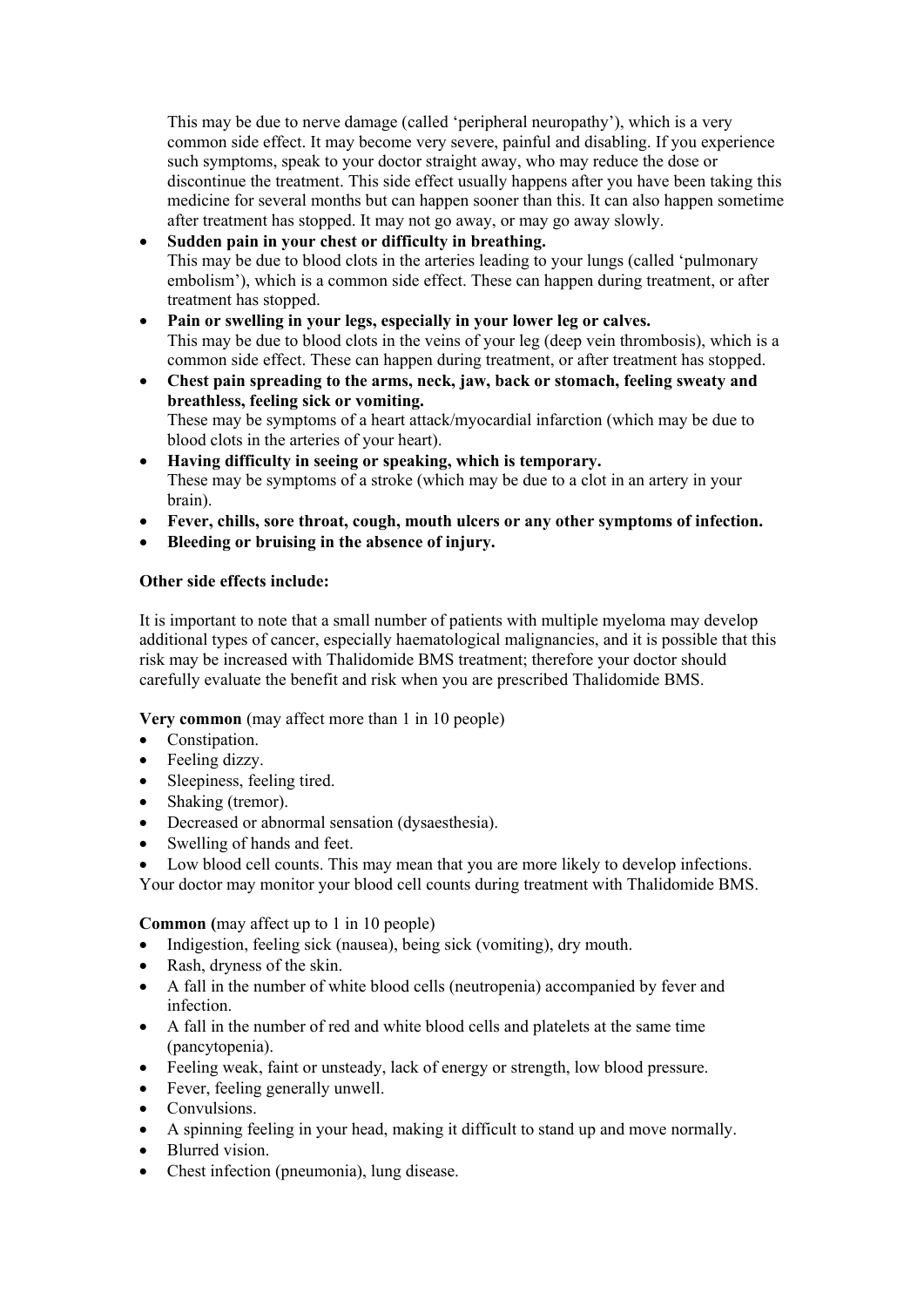- A slow heart rate, heart failure.
- Depression, confusion, mood changes, anxiety.
- Hearing decreased or deafness.
- Kidney disease (renal failure).

**Uncommon (**may affect up to 1 in 100 people)

- Inflammation and swelling of the tubes in your lungs (bronchitis).
- Inflammation of the cells lining your stomach wall.
- A hole in part of your large bowel (colon) which can cause infection.
- Bowel obstruction.
- Fall of blood pressure on standing which may lead to fainting.
- Irregularities of the heartbeat (heart block or atrial fibrillation), feeling faint or fainting.

**Not known** (frequency cannot be estimated from the available data) :

- Underactive thyroid (hypothyroidism).
- •
- Sexual dysfunction, for example impotence.
- Severe blood infection (sepsis) accompanied by fever, chills and severe shaking, and possibly complicated by low blood pressure and confusion (septic shock).
- Tumour Lysis Syndrome metabolic complications that can occur during the treatment of cancer and sometimes even without treatment. These complications are caused by the break-down products of dying cancer cells and may include the following: changes to blood chemistry; high potassium, phosphorus, uric acid, and low calcium consequently leading to changes in kidney function, heart beat, seizures, and sometimes death.
- Injury to the liver (hepatic disorder) including abnormal liver test results.
- Bleeding from the stomach or bowels (gastrointestinal haemorrhage).
- Worsening of Parkinson's disease symptoms (such as tremor, depression or confusion).
- Pain in the upper abdomen and/or back, which may be severe and which remains for a few
- days, possibly accompanied by nausea, vomiting, fever and a rapid pulse these symptoms
- may be due to the inflammation of the pancreas (pancreatitis).
- Increase in blood pressure within blood vessels that supply the lungs which can lead to shortness of breath, tiredness, dizziness, pain in the chest, a faster heartbeat, or swelling in the legs or ankles (pulmonary hypertension).
- Viral infections, including herpes zoster (also known as 'shingles', a viral disease that causes a painful skin rash with blisters) and recurrence of hepatitis B infection (which can cause yellowing of the skin and eyes, dark brown-coloured urine, right-sided stomach pain, fever and feeling nauseous or being sick).
- A brain condition with symptoms including vision changes, headache, seizures, and confusion, with or without high blood pressure (Posterior Reversible Encephalopathy Syndrome or PRES).
- A condition affecting the skin caused by inflammation of small blood vessels, along with pain in the joints and fever (leukocytoclastic vasculitis).

#### **Reporting of side effects**

If you get any side effects, talk to your doctor, pharmacist or nurse. This includes any possible side effects not listed in this leaflet. You can also report side effects directly via the Yellow Card Scheme. Website: [www.mhra.gov.uk/yellowcard](http://www.mhra.gov.uk/yellowcard) or search for MHRA Yellow Card in the Google Play or Apple App Store. By reporting side effects you can help provide more information on the safety of this medicine.